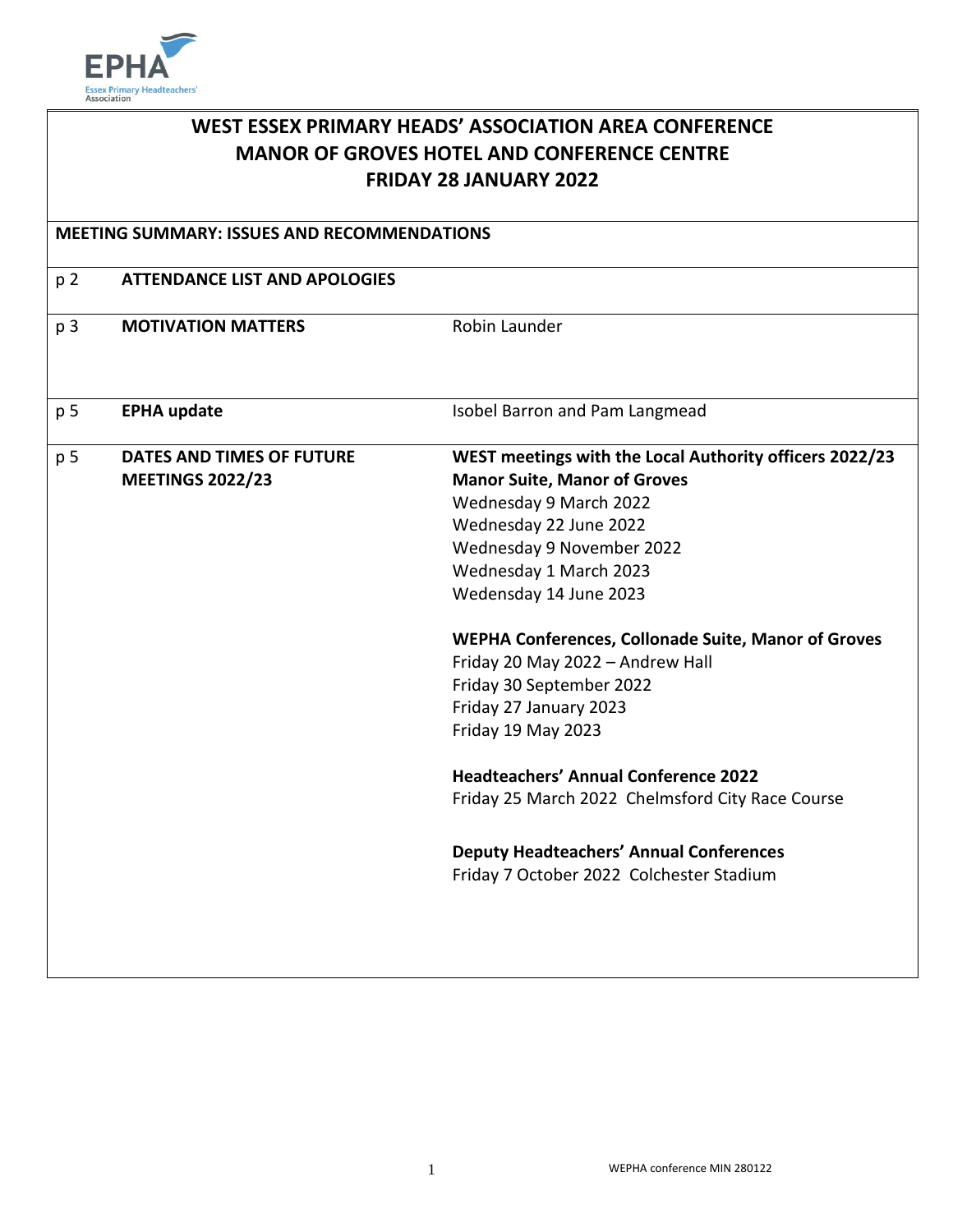

# **WEST ESSEX PRIMARY HEADS' ASSOCIATION AREA CONFERENCE FRIDAY 28 JANUARY 2022**

#### **Headteachers**

Annemarie Kendal St Luke's Catholic Primary

Isobel Barron Roseacres Primary/Chair Llewellen Lawson Dr Walker's CE Primary Dale Bateman Coopersale and Theydon Garnon Primary Nikki Batt Moreton CE Primary Colin Raraty Rodings Primary Annemarie Black St Alban's Catholic Primary David Rogers Bentfield Primary Justine Brooks Thaxted Primary Helen Russell Chipping Ongar Primary Casey Cox St James CE Primary Linda Todd Elsenham CE Primary Matthew Curzon St Mary's CE Primary, Stansted Amy Wareham Matching Green CE Primary Jodie Evans **High Ongar Primary** Kevin Watts Great Dunmow Primary Renette Faurie **Hereward Primary Communist Constructs** Nikki Willis Flitch Green Academy Clare Griffiths Dunmow St Mary's Primary Katie Henson St Andrew's CE Primary **School leaders** Claire Jackman Great Easton CE Primary Amanda Beggs Leverton Primary Chris Jarmain St Mary's CE Primary, SW Alina Gabenyte Great Easton CE Primary Shaun Kelliher Holy Cross Catholic Primary

Tom le Masurier Christine Peden

Gina Bailey **William Martin Schools** Ian Kendal **Industrial Our Lady of Fatima Trust** Stebbing Primary Pear Tree Mead Primary

#### **In Attendance**

Pam Langmead EPHA Professional Officer Robin Launder Educational Consultant

#### **Apologies**

Ann Grisley The White Bridge Primary Rebecca Pine **Newport Primary** 

Emma Vincent RA Butler Academy Sarah Cowley The Henry Moore Primary Michael Doughty Milwards Primary

Note: If your attendance or apologies have not been noted please contact the EPHA Professional Officer at pam@langmead.me.uk for amendment.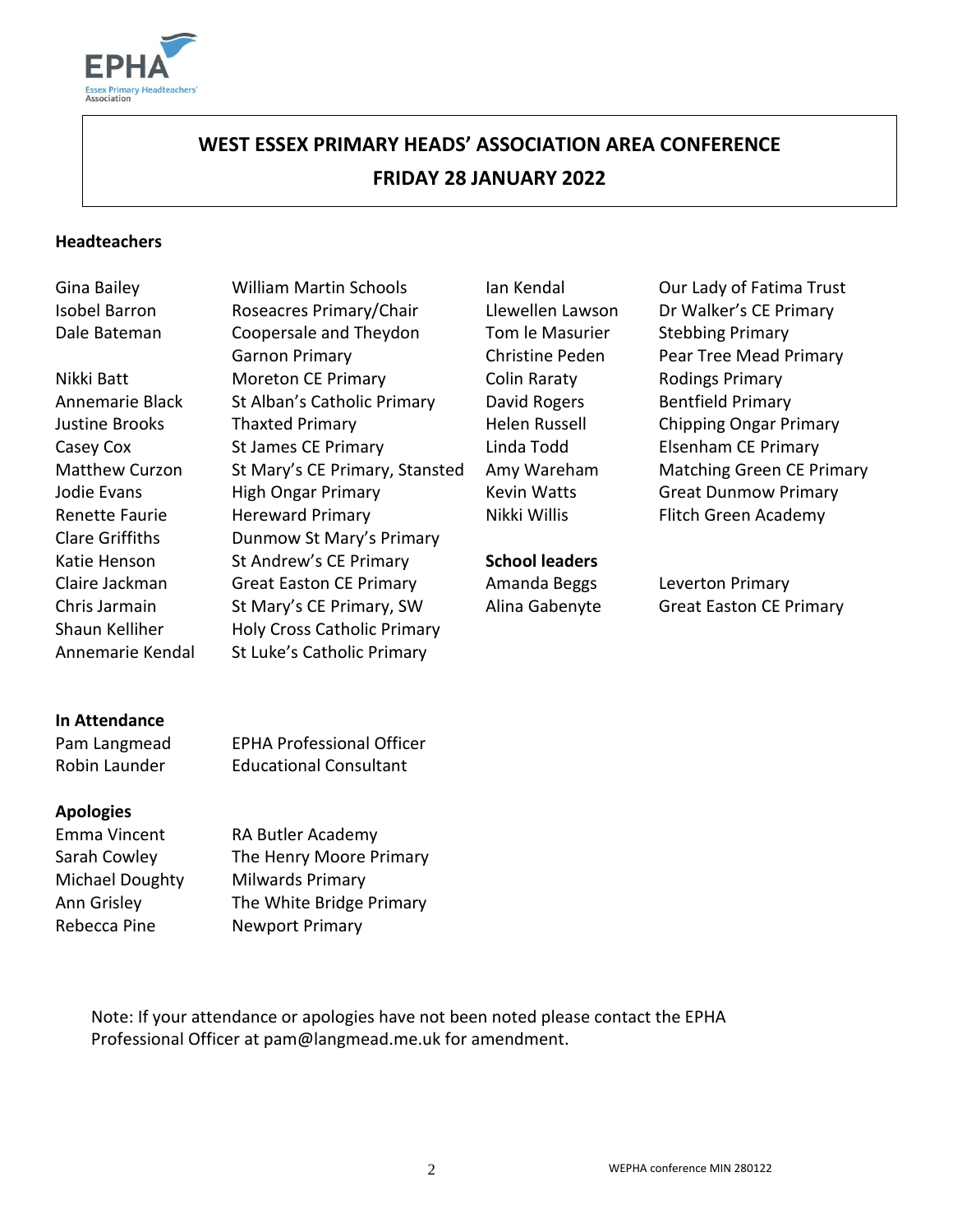

## **NOTES OF THE SPRING TERM WEPHA CONFERENCE HELD ON FRIDAY 28 JANUARY 2022 COMMENCING AT 9.15 AM**

#### **1. EPHA WELCOME**

Welcome from Isobel Barron, WEPHA Chair, to West headteachers and senior leaders.

#### **2. MOTIVATION MATTERS**

Robin Launder was welcomed to the conference.

Robin is a teaching and learning consultant and behaviour management expert. He is the founder of Behaviour Buddy, an organisation that provides evidenced-based CPD, and the designer of Thinking Matters UK, a programme for families with children who are at risk of permanent exclusion. He is a member of the educational think tank Learnus and sits on the executive committee of PRUsAP, the national organisation for PRUs and Alternative Provision. In the little time that's left, Robin writes and speaks on all matters educational. He is currently writing an evidenced-based behaviour management handbook that incorporates a detailed section on increasing student motivation in the classroom. You can contact Robin via his website, [www.behaviourbuddy.co.uk](http://www.behaviourbuddy.co.uk/) or directly by email: [robinlaunder@hotmail.com](mailto:robinlaunder@hotmail.com)

Robin's newest CPD session is called Motivation Matters. And indeed motivation does matter. It matters that our students are motivated to learn because, when they are, they make greater progress. They work for longer. The quality of their work is better. They are less distracted and less distracting. They are more robust, more open to feedback, and more flexible and strategic in their approach to learning. They are our independent learners – and, to be frank, they are generally a pleasure to teach.

This session gave up-to-date research and theory about what constitutes motivation, and more importantly how we raise it in the classroom. The hedteachers were given a model of motivation that can guide classroom practice and practical strategies that they could share with their own teachers.

Robin mentioned that he is running a 5 week free course for Early Career Teachers on behaviour management. The sessions are held on a Sunday afternoon at 5.30 pm and are recorded and then available for the week ahead. The course is on a rolling programme and so can be repeated or missed sessions accessed at a later date.

Here is the link to my online behaviour management course (five weeks, teachers can start whenever they like, each session is recorded and available for one week): <https://behaviourbuddy.co.uk/betterbehaviour/> Your ECTs can enroll themselves for free. They need this code when enrolling: **ECTFORFREE**

**Action**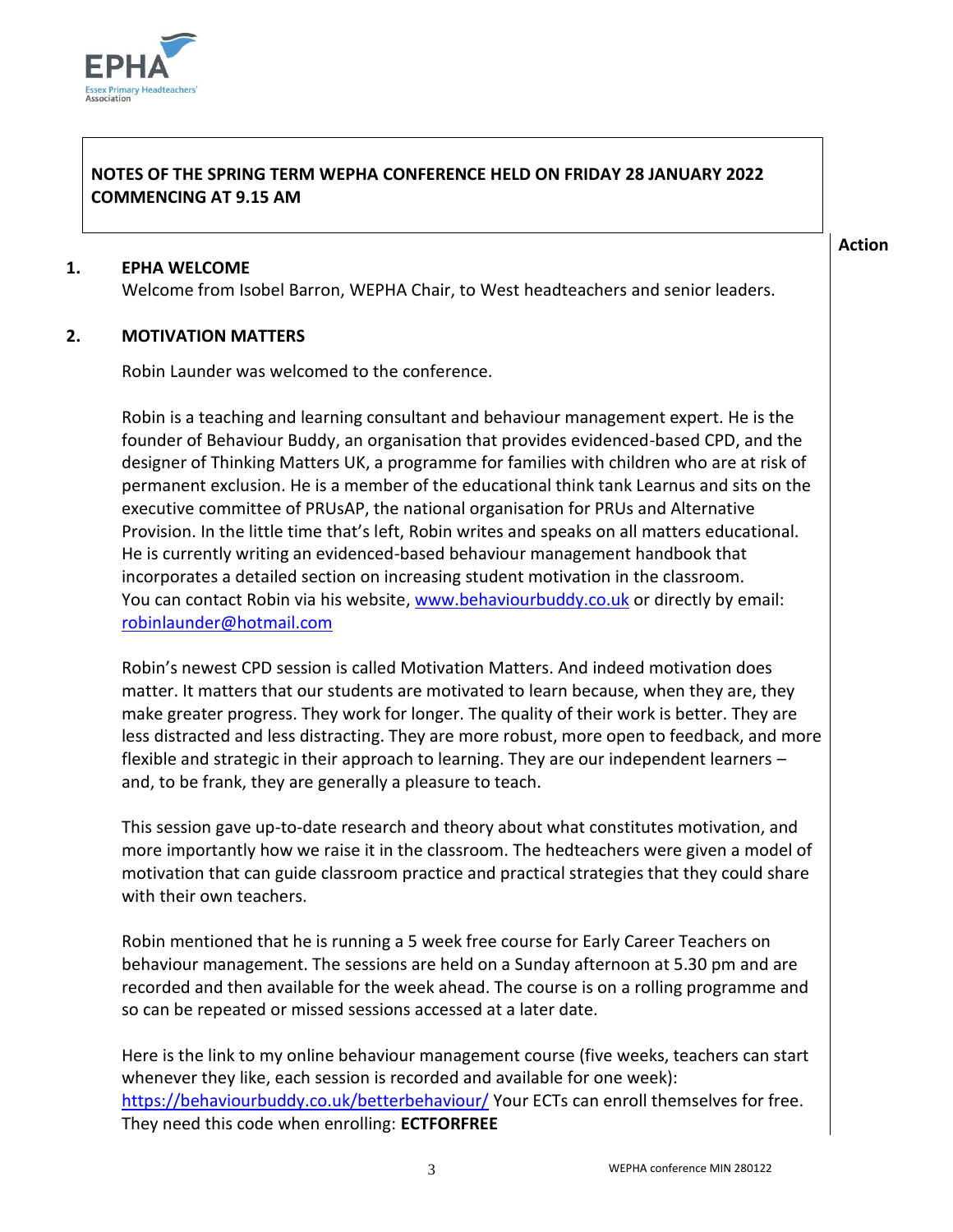

The session opened with a formula for motivation:

 $M =$  expectancy + value - cost

Robin noted that external rewards are useful in the short term, but if you reward regularly for things that people like to do, you undermine the motivational appeal.

#### **Cost**

Learning takes place on a continuum: Comfortable Stretch Panic Here, learning takes effort and attention

## **EXPECTANCY**

The belief that you can complete the task/acquire the knowledge/learn the skill.

1. Great teaching = great teacher (leader)

#### **Rosenshine's principles of instruction**

Daily review; present new material using small steps; ask questions; provide models; guide practice; check for understanding; obtain a high success rate (85%); provide scaffolds for difficult tasks; independent practice; weekly and monthly review.

2. Teach neuroscience and promote metacognition

"The main activity of the brain is to change itself." Professor Marvin Minsky# "Neurons that fire together, wire together." Professor Donald Hebb

3. Teach movitation and promote metamotivation

4. Praise strategically (and proportionately): effort, progress, process

#### **VALUE**

The benefit for us as an individual.. or to our group.

- 5. Great teaching = passion
	- Be passionate about the topic
	- Be passionate about the process of learning
- 6. High early success rate and increasingly difficult
- 7. Build belonging: inclusivity; shared purpose; affinity
- 8. Steer and drive the bandwagon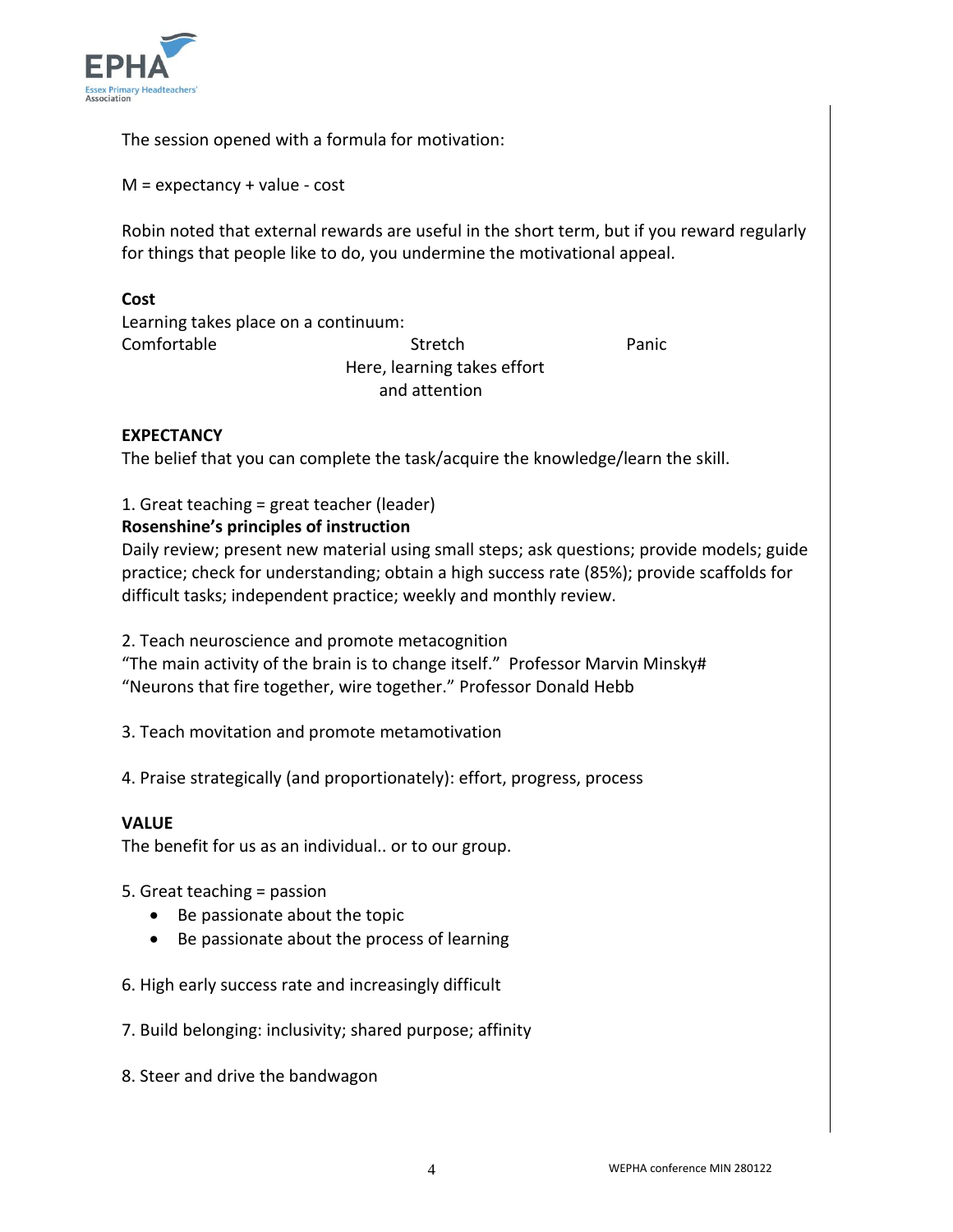

#### **COST**

How much attention and effort we need to put in, and the amount of social risk involved.

9. Great teaching = brain friendly Peps McCrea – **what** should be hard; **how** should be easy.

10 Reduce distractions and increase focus.

11. Harness the power of defaults (routines)

12 Frame failure as a stage in the learning process.

Robin's slides on teaching neuroscience are available at <https://1drv.ms/p/s!AsQCtR5wnWotiaJ9bNwdDoNHnr134w?e=xTfqmQ> *(He suggests that heads don't share these with staff if they are considering getting him in to present the session!)*

#### **Contact details**

[robinlaunder@hotmail.com](mailto:robinlaunder@hotmail.com) www.behaviourbuddy.co.uk

#### **3. EPHA UPDATE**

#### **a) Dates for the diary**

The EPHA Professional Officer noted a number of future dates, including:

#### **Teachers' Pension changes – webcast**

From 1<sup>st</sup> April 2022 there are a number of changes to the teachers' pension scheme, depending on when your contributions started. The team at Wesleyan are running two online sessions, hosted by EPHA, to explain the changes, on Monday 14th March at 6.00 pm or Wednesday 16<sup>th</sup> March at 1.30 pm.

Zoom links will be forwarded to headteachers soon.

#### **WEST meetings with the Local Authority officers 2022/23 Manor Suite, Manor of Groves**

Wednesday 9 March 2022 Wednesday 22 June 2022 Wednesday 9 November 2022 Wednesday 1 March 2023 Wedensday 14 June 2023

#### **WEPHA Conferences, Collonade Suite, Manor of Groves**

Friday 20 May 2022 – Andrew Hall Friday 30 September 2022 Friday 27 January 2023